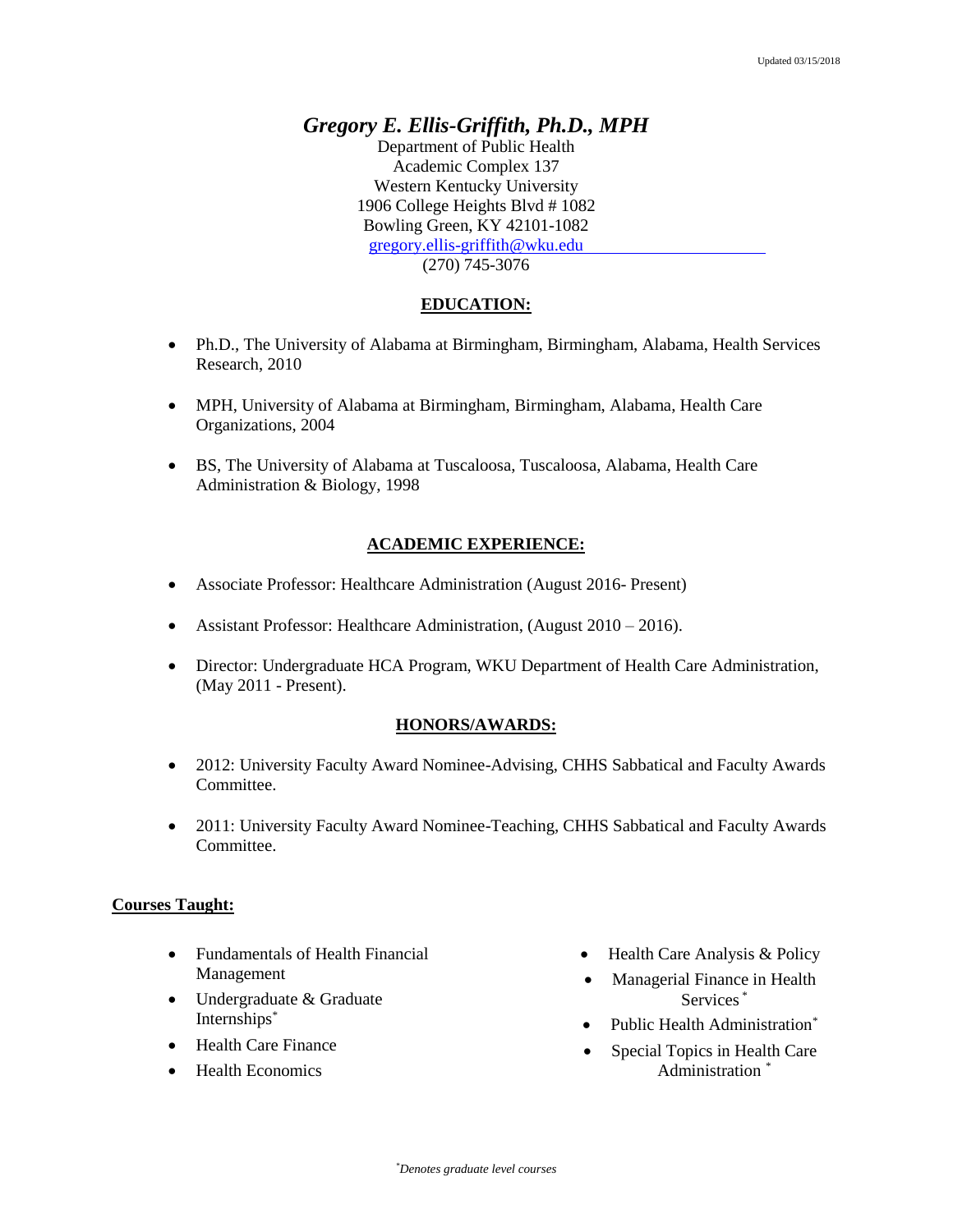## **SCHOLARSHIP ACTIVITIES:**

#### **Publications:**

- **2016** Nicholon, T., Duncan, D., **Ellis-Griffith, G**., & Michimi, A. (2016). Macroeconomics and Drug Use: A Review of the Literature and Hypotheses for Future Research. *International Journal of Criminology and Sociology*, *5*, 41-45.
- **2015** Austin, S., Ramamonjiarivelo, Z., Qu, H., **Ellis-Griffith, G. E**. (2015) "Acupuncture Use In The United States:Who, Where, Why and At What Price?"," *Health Marketing Quarterly*, 32:2, 113- 128, doi: 10.1080/07359683.2015.1033929
- **2014** Duncan, D.F., Nicholson, T., White, J.B., **Ellis-Griffith, G. E**. "A Brief History of Prohibition as Drug Policy: How It has Contributed to the Inhumane Treatment of Substance Abusers. *International Journal of Criminology and Sociology*. 2014, 3, 186-199
- **2014** Michimi, A., **Ellis-Griffith, G. E.**, Lartey, G. K., Ellis-Griffith, C., Hunt, M. (2014) Variability Between Self-Reported Diabetes and Measured Glucose Among Health Screening Participants in South Central Kentucky. *Primary Care Diabetes*. 2014 Apr; 8(1):31-8. doi: 10.1016/j.pcd.2013.09.001. Epub 2013 Oct 20.
- **2013** Dawkins, E., Michimi, A., **Ellis-Griffith, G. E.,** Peterson, T. L., Carter, D. M., English, G. M. (2013). Dental Caries Among Children Visiting a Mobile Dental Clinic in South Central Kentucky: A Pooled Cross-Sectional Study. *BMC Oral Health*. www.biomedcentral.com/1472- 6831/13/19
- **2013 Ellis-Griffith, G. E.,** Michimi, A., English, G. M., Peterson, T. L. REDCap and Rural Health: An Opportunity to Enhance Collaborative Research and Rural Health Care Delivery. *International Journal of Reliable and Quality E Healthcare.* http://www.igiglobal.com/journal/international-journal-reliable-quality-healthcare/44660
- **2013** Michimi, A., **Ellis-Griffith, G. E**., Nagy, M. C., Peterson, T. L. (2013). Coronary Heart Disease Prevalence and Occupational Structure in U.S. Metropolitan Areas: A Multilevel Analysis. *Health & Place, 21*(May 2013), 192-204. dx.doi.org/10.1016/j.healthplace.2013.02.003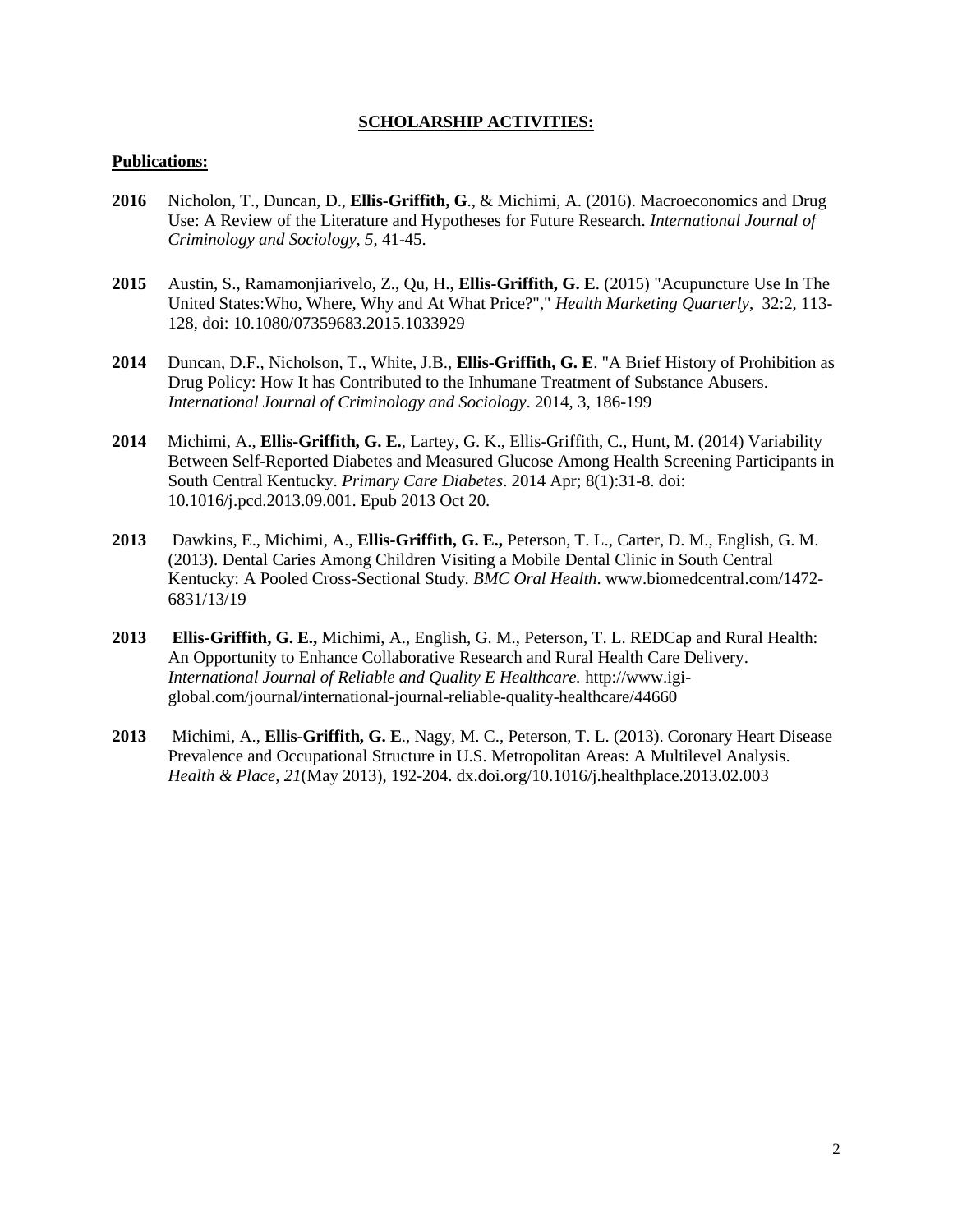## **OTHER ARTICLES AND POSTER PRESENTATIONS,**

**2017** Khan, N, **Ellis-Griffith, G .E.** Economic Implications of Repealing the Affordable Care Act

Presented:

- The 47<sup>th</sup> Annual WKU Student Research Conference, Bowling Green, KY (2017, March).
- **2015** Pace, J.P., Waid, A.C., **Ellis-Griffith, G .E.**, Williams, C. (2015) *Creating a Care Continuum: A Data Analysis of the Kindred/Gentiva Merger*

## Presented:

- 2015 WKU CHHS Research Showcase.
- The 45<sup>th</sup> Annual WKU Student Research Conference, Bowling Green, KY (2015, March).
- American College of Health Care Administrators National Conference (ACHCA), San Antonio Texas (2015, April  $12<sup>th</sup>$ )
- The 2015 Annual WKU Healthcare Administration Advisory Board Meeting. (April, 2012)
- **2015** Shah, J., **Ellis-Griffith, G .E.**, Michimi, A., Douglas, B.,Carter, D, Hunt, M. *The Association of Demographic & Socio Demographic Factors on the Caries Status of Children Visiting a Mobile Dental Unit in South Central Kentucky*

## **Presented:**

- 2015 WKU CHHS Research Showcase.
- The 45<sup>th</sup> Annual WKU Student Research Conference, Bowling Green, KY (2015, March).
- 67<sup>th</sup> Annual Kentucky Public Health Association Conference (2015, April 14-16)
- 16th Annual Rural Health Conference: Making the Healthcare System Work for You: Individuals, Clinicians and Communities. The University of Alabama Institute for Rural Health Research (2015, April  $17<sup>th</sup>$ )
- 2015 Public Health and Systems Research Conference (PHSSR) Keeneland Conference  $(2015, April 21<sup>st</sup>)$
- **2014** Douglas, B., **Ellis-Griffith, G .E.,** Michimi, A., Shah, J. , Carter, D, Hunt, M. (2014, March) The Influence of Education Level, Income and Provider Density among Children Visiting a Mobile Dental Unit in South Central Kentucky

# **Presented**

- The 44<sup>th</sup> Annual WKU Student Research Conference for WKU, Bowling Green, KY (2014, March).
- 16<sup>th</sup> Annual Kentucky Rural Health Association Conference "Connecting Resources". Bowling Green, Kentucky (2014, September)

## **Accepted**

 15t<sup>h</sup> Annual Rural Health Conference "Healthy Beginnings, Health Communities: The Early Childhood Experience" The University of Alabama Institute for Rural Health Research (2014, April)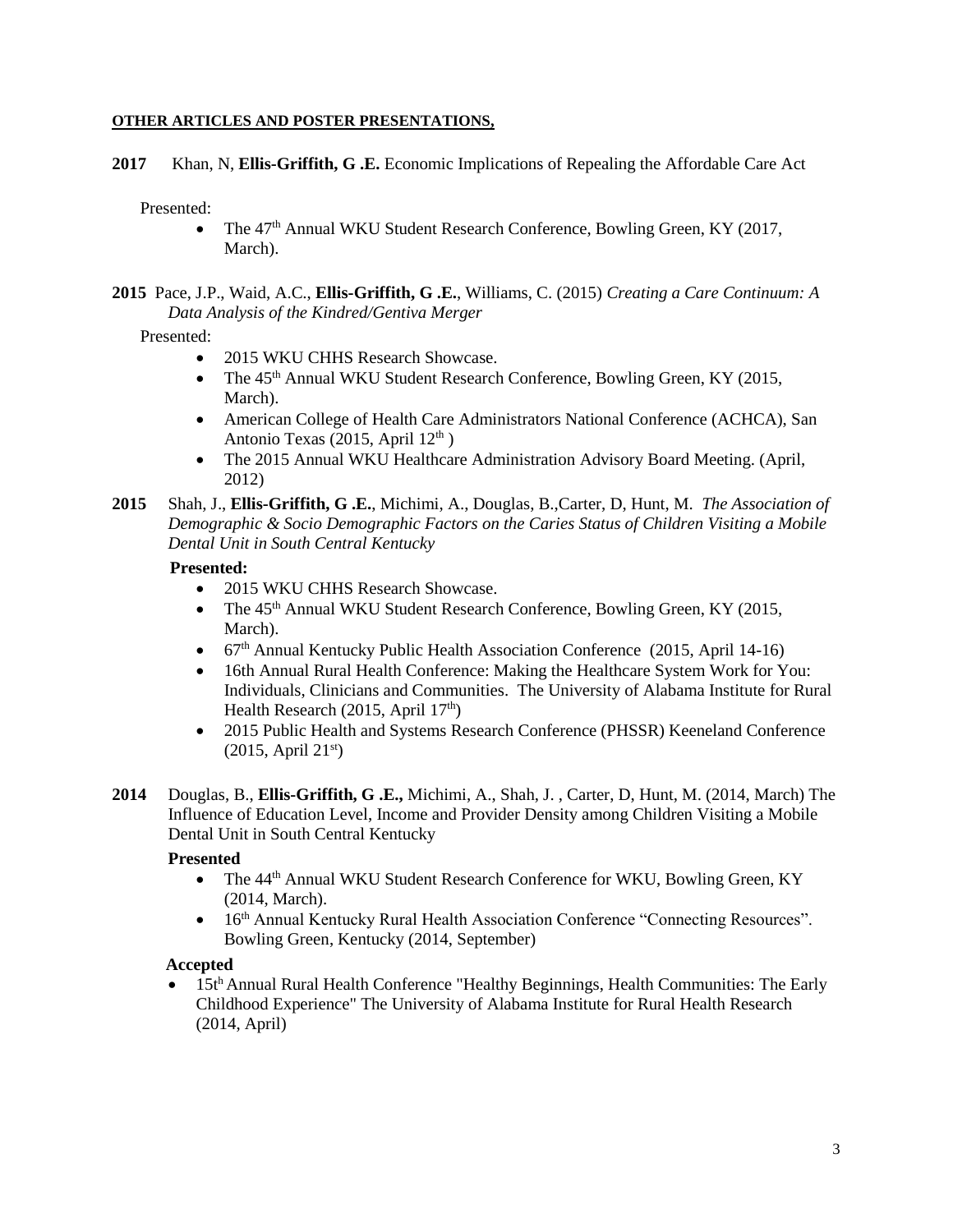- **2014** Wilson, S., O'Connor, S.S., **Ellis-Griffith, G.,** Carter, D., Hunt, M., & Shake, M. (2014, November). *Partnering with the WKU Mobile Units to identify individuals in rural communities with PTSD and related concerns.* 2014 International Society for Traumatic Stress Studies conference, Miami, FL.
- **2014** Jonchhe, P., Bignall, E., Shearer, S., Michimi, A., **Ellis-Griffith, G.E.,** Hunt, M. (2014, March) *Bone Density Screening Results in South Central Kentucky, 2006-2011.* Presented at the 44<sup>th</sup> Annual WKU Student Research Conference for WKU, Bowling Green, KY.
- **2013** Dawkins, E., Michimi, A**., Ellis-Griffith, G. E**., Peterson, T. L. (2013, March). *Untreated Dental Caries Among Children Visiting A Mobile Dental Clinic: A Retrospective Study in South Central* Kentucky.

## **Presented:**

- The 43<sup>rd</sup> Annual WKU Student Research Conference for WKU, Bowling Green, KY.
- Kentucky Public Health Association (KPHA), Louisville, KY.

**2013 & 2014** Gover, C., **Ellis-Griffith, G. E**., Michimi, A. *Analysis of House Bill One the 'Pill Mill Bill*.

#### **Presented:**

- The 43<sup>rd</sup> Annual WKU Student Research Conference for WKU, Bowling Green, KY (2013, March).
- Posters-at-the-Capitol in Frankfort, Kentucky (2014, February 27)
- **2013 Ellis-Griffith, G. E**., Interview by Casey Downey. *Health care majors confront challenges of Obamacare.* WKU Herald College Heights Herald. October 22, 2013
- **2013** Michimi, A., **Ellis-Griffith, G. E**., Lartey, G. K., Ellis-Griffith, C. (2013, March). *Factors Associated* with *Self-Reported Diabetes and Diabetes Self-Care among Adults Visiting a Mobile Clinic*. Presented at WKU College of Health and Human Services Research Week for College of Health and Human Services WKU, Bowling Green, KY.
- **2013** Michimi, A., **Ellis-Griffith, G. E.,** English, G. M., Peterson, T. L. (2013, March). *REDCap and Rural Health: Integrating Technologies into Research*. Presented at WKU College of Health and Human Services Research Week for College of Health and Human Services WKU, Bowling Green, KY.
- **2013** Michimi, A., English, G. M., **Ellis-Griffith, G. E.,** Carter, D.M. *Community-based health care delivery in Kentucky*. Presented at 36th NRHA Conference for National Rural Health Association (NRHA), Louisville, KY.
- **2013** Michimi, A., **Ellis-Griffith, G. E.**, Lartey, G. K., Ellis-Griffith, C. (2013, March). *Factors Associated with Self-Reported Diabetes and Diabetes Self-Care among Adults Visiting a Mobile Clinic*. Presented at Kentucky Public Health Association (KPHA), Louisville, KY.
- **2012** Austin, S., Ramamonjiarivelo, Z., **Ellis-Griffith, G. E.**, Qu, H. (2012, June). *Factors Influencing Acupuncture Utilization among Adults in the United States: Results from a Socio-Behavioral Model*. Presented at Academy Health: Annual Research Meeting for Academy Health, Orlando, Florida.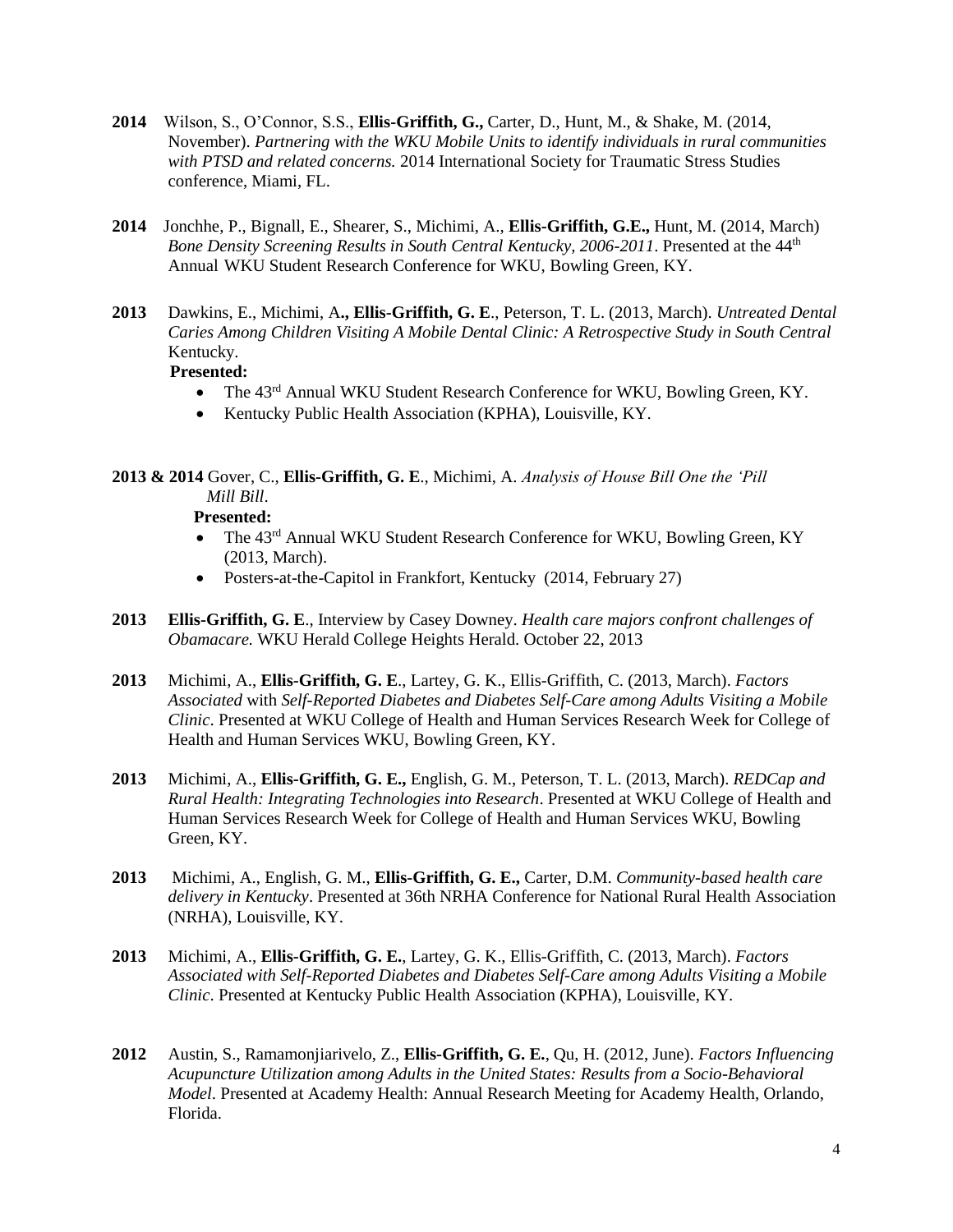- **2012 Ellis-Griffith, G. E**., Interview with Kevin Willis. *Health Care Ruling Brings Relief, Caution, Anger in Bluegrass State*. WKU Public Radio. WKYUFM, June 28th 2012
- **2012** Damera, V., Dawkins, E., Michimi, A., Peterson, T. L., **Ellis-Griffith, G. E**., Ellis-Griffith, C. (2012, April (2nd Quarter/Spring)). *Cardiovascular Screening Outcomes among Mobile Health Patients in South Central Kentucky*. **Presented:** 
	- The 13<sup>th</sup> Annual Rural Health Conference, University of Alabama. Tuscaloosa, AL.
	- The  $42<sup>nd</sup>$  Annual WKU Student Research Conference. WKU, Bowling Green, KY.
- **2012** Damera, V., Dawkins, E., **Ellis-Griffith, G. E**., Peterson, T. L., Michimi, A. (2012, March). *Institute of Rural Health Development and Research: Community-Based Healthcare Delivery through Mobile Units in South Central Kentucky*. Presented at The 42nd Annual WKU Student Research Conference. WKU, Bowling Green, KY.
- **2012** Michimi, A., **Ellis-Griffith, G. E.**, Nagy, M. C., Peterson, T. L. (2012, March). *Coronary Heart Disease and Occupational Structure in U.S. Metropolitan Areas: 2006-2008*. Presented at WKU College of Health and Human Services Research Week for College of Health and Human Services WKU, Bowling Green, KY.
- **2012** Michimi, A., **Ellis-Griffith, G. E**., Nagy, M. C., Peterson, T. L. (2012, February). *Metropolitan Occupational Structure and Coronary Heart Disease Prevalence in the United States*. Presented at Annual Meeting of the Association of American Geographers, New York, NY.
- **2012** Michimi, A**., Ellis-Griffith, G. E.** (2012, November). *Developing Research Designs with Secondary Data*. Presented at the Research Methods (SWRK 540) class for the Department of Social Work WKU, Bowling Green, KY.
- **2011 Ellis-Griffith, G. E.** Austin, S.(2011, June). *The Influence of Income and Health Insurance on the Performance of Self-Care Behaviors Across Time*. Presented at Academy Health: Annual Research Meeting for Academy, Seattle, Washington.
- **2011 Ellis-Griffith, G. E.** (2011, June). *An Overview of the United States Healthcare System*  Presented at The Cross Cultural Health Care Program. WKU, Bowling Green, KY.
- **2011** Damera, V**., Ellis-Griffith, G. E**. (2011, March). *Financial Performance of Hospital Systems in Nashville HealthCare Council.* Presented at WKU Student Research Conference for WKU, Bowling Green, KY.
- **2010 Ellis-Griffith, G. E.,** Salanitro, A.H, Safford M.M, Ovalle, F., Allison, J.J (2010, April) *Predictors of Diabetes Related Counseling among Individuals in a Rural Setting*. Presented at the 10<sup>th</sup> Annual Rural Health Conference, University of Alabama. Tuscaloosa, AL.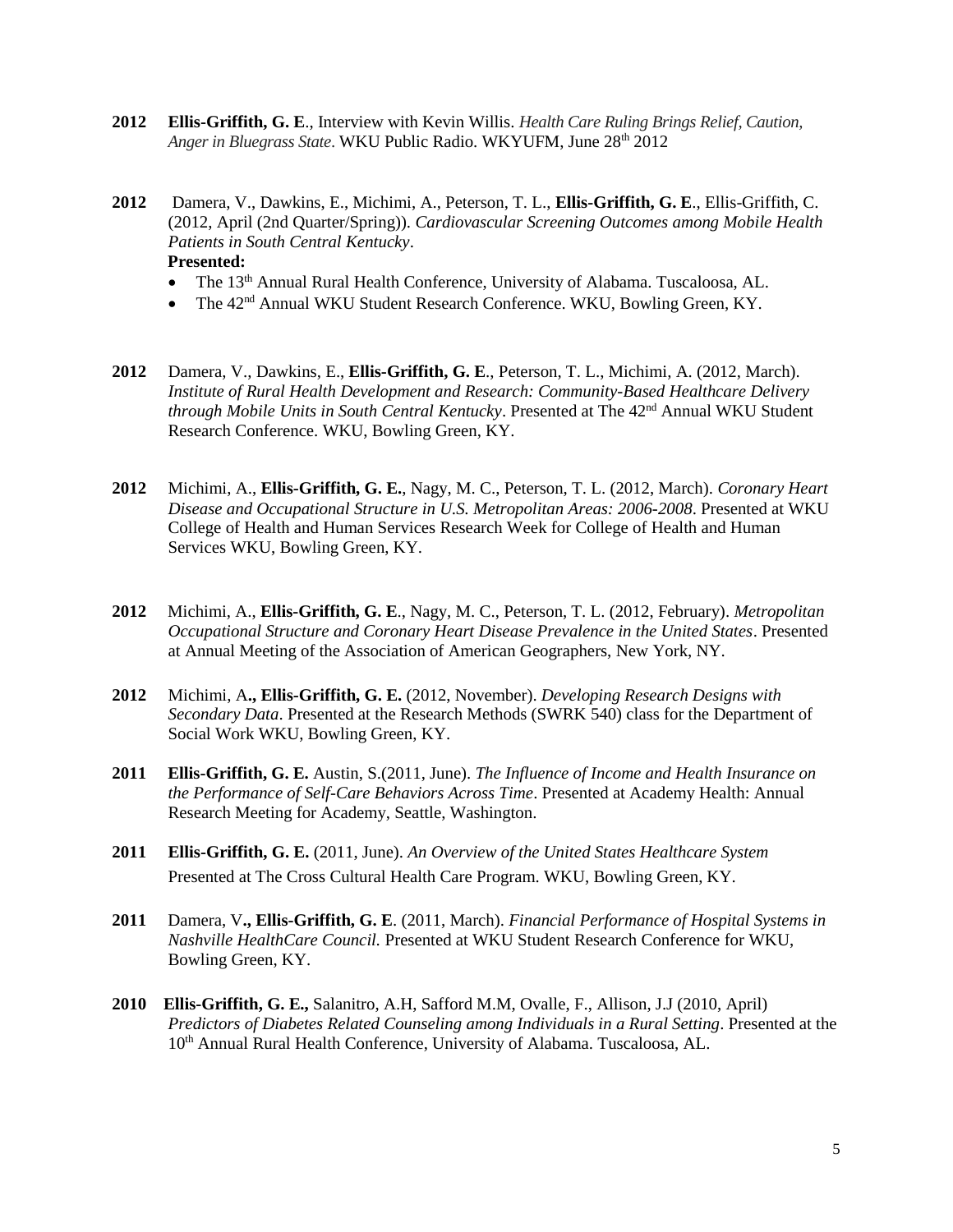## **Current Works in Progress:**

Duncan, D., **Ellis-Griffith, G**., Nicholon, T., Health Care Administration and Drug Policy

- **Ellis-Griffith, G. E**., Michimi, A., Mkanta, W. Ellis-Griffith, C. *The Influence of Income Status on the Performance of Diabetes Self-care Behaviors – Results from a Time-Series Cross-Sectional Study*
- **Ellis-Griffith, G. E** "Hospital Finance Issues" Hospitals: What They Are and How They Work 5<sup>th</sup> Ed
- Michimi, A., **Ellis-Griffith, G. E.,** *Geographic Variability in Self-Care Behaviors among Adults With Diabetes in the U.S."*
- Shah, J., **Ellis-Griffith, G .E.** Michimi, A., Austin, S.,Carter, D, Douglas, B.Hunt, M. *The Association of Demographic & Socio Demographic Factors on the Caries Status of Children Visiting a Mobile Dental Unit in South Central Kentucky*
- Thompson, T., **Ellis-Griffith, G. E.**, *Self-Efficacy, Self-Care Behaviors and Adherence to Care Management among African American Men with Type 2 Diabetes: A Review of the Literature*
- Waid, A.C., Pace, J.P., **Ellis-Griffith, G .E.** Williams, C. *Creating a Care Continuum: A Data Analysis of the Kindred/Gentiva Merger*

# **General Research Activities:**

**An Analysis of Health Data Gathered through the Institute for Rural Health Development and Research-Principal Investigator (10/2011-Present):** The goal of the investigation is to identify the health behaviors (e.g. dental, flu vaccinations) and health indicators (e.g. health status) of rural Kentuckians through the analysis of data gathered through the Institute for Rural Health. IRB # HS12-085

## **Contracts/Grants/Sponsored Research – Internal:**

- Faculty Mentor for Ms. Caitlin Gover FUSE Recipient (12/2012): Analysis of House Bill One: The "Pill Mill Bill."
- Faculty Mentor for Ms. Breion Douglas FUSE Recipient (12/2012): "It Must Stop: Dental Cavities among Young Children."
- "Repeat Service Users of a University Based Rural Mobile Health Clinic," RCAP Proposal Amount: \$7,998.65, (10/2012).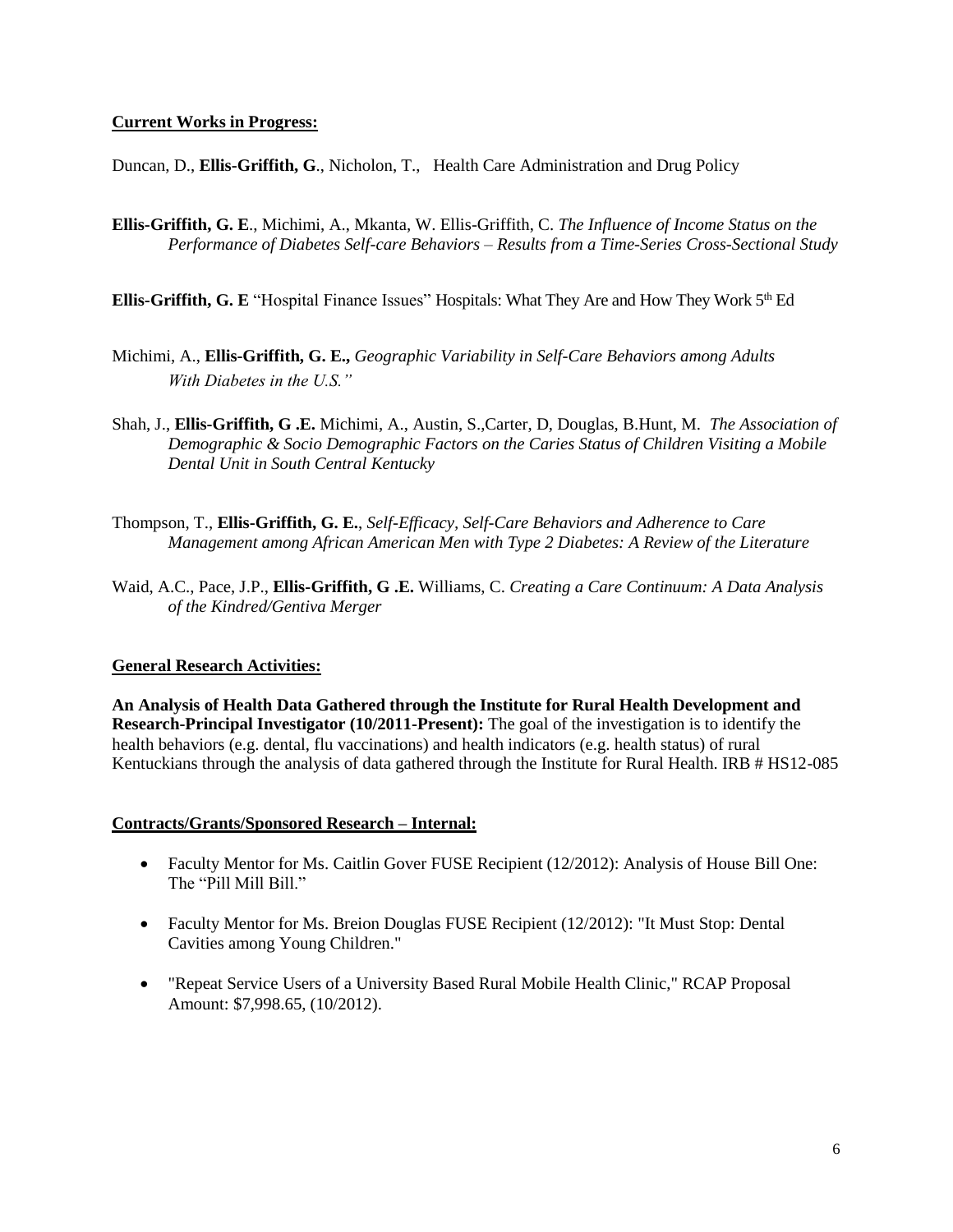#### **Reviewer:**

| • American Journal of Public Health               | $04/2011$ - Present |
|---------------------------------------------------|---------------------|
| • Frontiers in Public Health and Systems Research | 05/2013-05/2016     |
| • Oral Health and Dental Management               | 08/2013 - Present   |

#### **Faculty Development:**

- **2015\* Association of University Programs in Health Administration (AUPHA).** The Association of University Programs in Health Administration (AUPHA) is a global network of colleges, universities, faculty, individuals and organizations dedicated to the improvement of healthcare delivery through excellence in healthcare management and policy education. Attended the 2013, 2014, and 2015 annual meetings.
- **2015\* Nashville Health Care Council.** The Nashville Health Care Council is an association of health care industry leaders working together to further establish Nashville's position as the nation's health care industry capital. Numerous education sessions are provided throughout the year. Attended select sessions from 2011-Present.
- **2015\* The University of Alabama (UA) Rural Health Conference.** The University of Alabama Rural Health Conference is an annual meeting of health providing professionals, policymakers, researchers, community, and government leaders. The focus of the conference is on improving community rural health. Attended the 2011, 2012, and 2015 sessions.
- **2014\* American College of Health Care Executives (ACHE) Congress on HealthCare**  Leadership. An international professional society of 40,000 healthcare executives who lead hospitals, health systems and other healthcare organizations. The mission of ACHE is to advance healthcare management excellence. Attended the 2012 and 2014 annual and state chapter conferences.
- **2013 Louisville Innovation Summit.** The innovation summit is an annual gathering of over 500 healthcare executive and technology entrepreneurs who provide insight, share expertise, and explore new avenues to create the future of aging care.
- **2013 Kentucky eHealth Information Summit.** The Kentucky eHealth Information Summit is an annual conference of health information management professions in the state of Kentucky. The purpose of the summit is to aid health information professions deal with the challenges and manage emerging technology solutions in health care delivery.
- **2013 Summit of the Southeast.** The Summit of the Southeast is an annual conference of top health information leaders from the United States. The summit focuses on using case studies, best practices, and actionable next steps to aid health information professions deal with the challenges and manage emerging technology solutions in health care delivery.

<sup>\*</sup>Denotes most recent year of conference attendance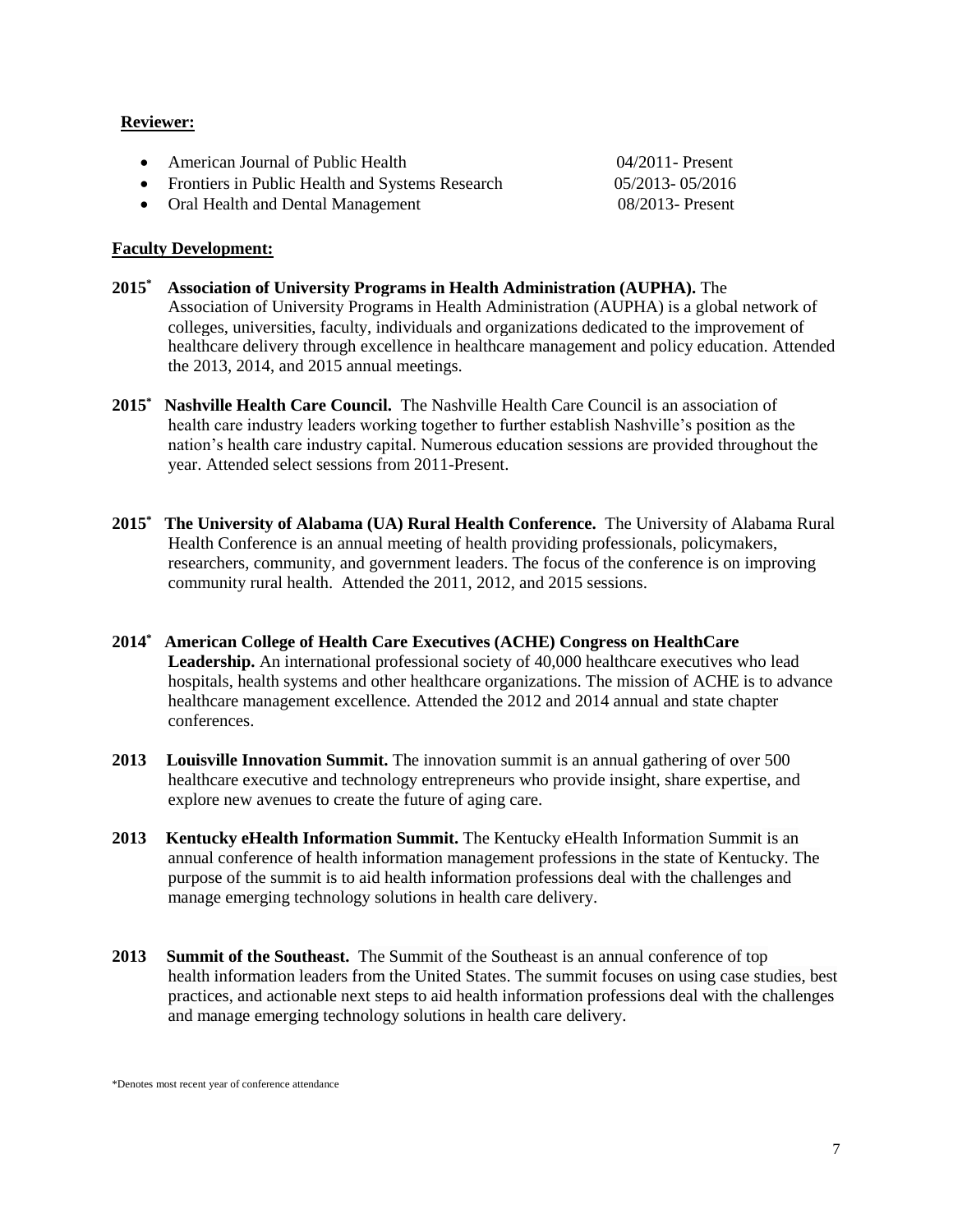- **2011 Academy Health.** Academy Health is a leading national organization serving the fields of health services and policy research. The focus of Academy Health is to support the development and use of rigorous, relevant and timely evidence to increase the quality, accessibility, and value of health care, to reduce disparities, and to improve health.
- **2011 WKU FACET Preparatory Camp for Online Teaching.** The purpose of the WKU FACET Camp is to provide instruction and training on the design/conduct of online classes and on the quality matters requirements. The sessions also focused on introductory and advanced Blackboard techniques.
- **2011 The University of Alabama at Birmingham Lister Hill Center for Health Policy: Research Methods Workshop.** Workshop on logistic regression modeling and interpretation. Workshop conducted by Edward Norton, University of Michigan.
- **2010 Junior Faculty Professional Development Conference.** The annual Compact for Faculty Diversity Institute on Teaching and Mentoring (Institute) is the nation's largest gathering of minority Ph.D. scholars. The Compact has successfully helped its attendees earn their degrees and find employment at the collegiate level. The purpose of the Junior Faculty Professional Development Conference is to expose junior faculty to strategies, which will help them earn tenure.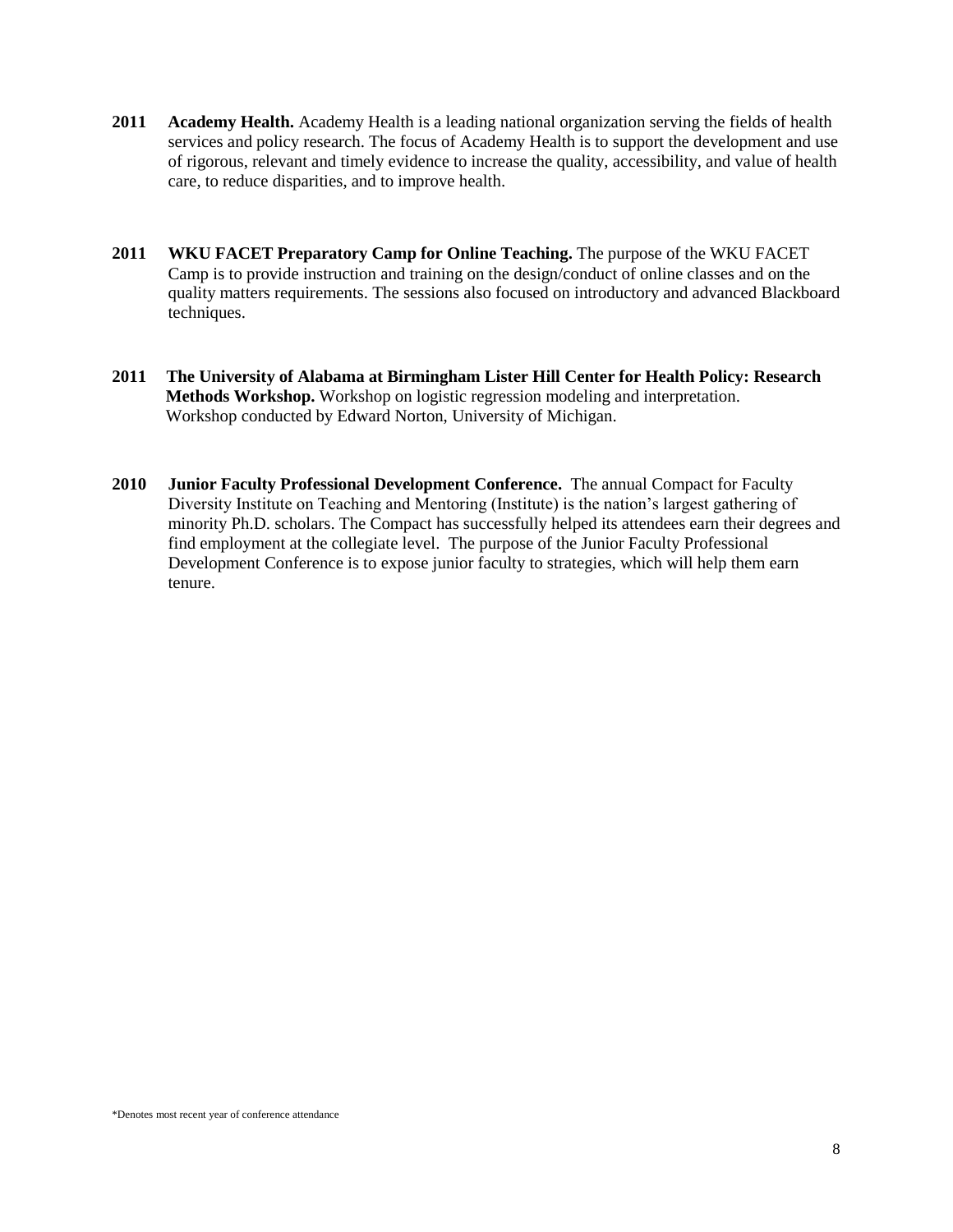#### **SERVICE ACTIVITIES:**

#### **Professional Service:**

- **2014- 2017. WKU Diversity Enhancement Committee (DEC).** Member of committee were asked to accomplish the following goals for WKU: 1) ensure achieved status in all eight categories of the Kentucky Plan, the state's set of mandated measurables; 2) play a central role in the development and promotion of diversity programs across the campus and in the broader Bowling Green area community; 3) lead the University in ongoing discussions and definition of diversity to promote inclusion and acceptance of differences among people; 4) promote diversity in learning outcomes and international learning experiences; 5) assist in efforts to increase the hiring and retention of minority faculty and staff; 6) assist in efforts to increase the recruitment, retention and graduation of minority students, and prepare as many as possible for graduate school at WKU; 7) monitor achievement of diversity indicators in the WKU Strategic Plan; and 8) select and administer the President's Award for Diversity.
- **2014 Health Care Search Committee-Chair.** Position was successfully filled in August 2014
- **2014 WKU Health Care Administration Program National Association of Long term Care Administrators Boards (NAB) Accreditation Committee.** Member of committee which was responsible for the creation and submission of the 2014 NAB accreditation proposal. The document was successfully submitted on November 30, 2012 and the site visit was performed in February 2014. The undergraduate HCA program received NAB accreditation in June 2014.
- **2014 The Council on Postsecondary Education's Committee on Equal Opportunities Meeting (CEO)**. Invited with other faculty and doctoral students of color to speak with Kentucky State Legislators about the importance of the Southern Regional Education Board (SREB) Doctoral Scholars Program and how it prepares students to become effective professors to majority/minority students in Kentucky. Session occurred on January  $28<sup>th</sup>$ , 2014.
- **2013-2014 Honors Thesis Chair (First Reader) for Ms. Breion Douglas.** Honor thesis titled *The Influence of Education Level, Income and Provider Density among Children Visiting a Mobile Dental Unit in South Central Kentucky*: Served as chair (first reader) of the committee. Guided the student through the project development and research. Also, aided with the literature review and methods section. Ms. Douglas successfully defended her honor's thesis in December 2014.

# **2013- Present. WKU CHHS: New Emerging Health Professions Ad Hoc Committee-Member.**

Member of committee which performed the following:

Reviewed the literature on new emerging health professions (i.e. patient navigators). Committee also planned, organized, and conduct a program of leading regional health professions, which was held on November 14<sup>th</sup> 2013. The committee prepared a report on the feasibility of implementing the Interdisciplinary Patient Navigator Undergraduate Certificate, which was presented to the college on May  $2<sup>nd</sup>$  2014 and to the WKU Board of Regents on March 27<sup>th</sup> 2015. An undergraduate Patient Navigator Certificate is scheduled to be offered beginning in the fall 2015 semester.